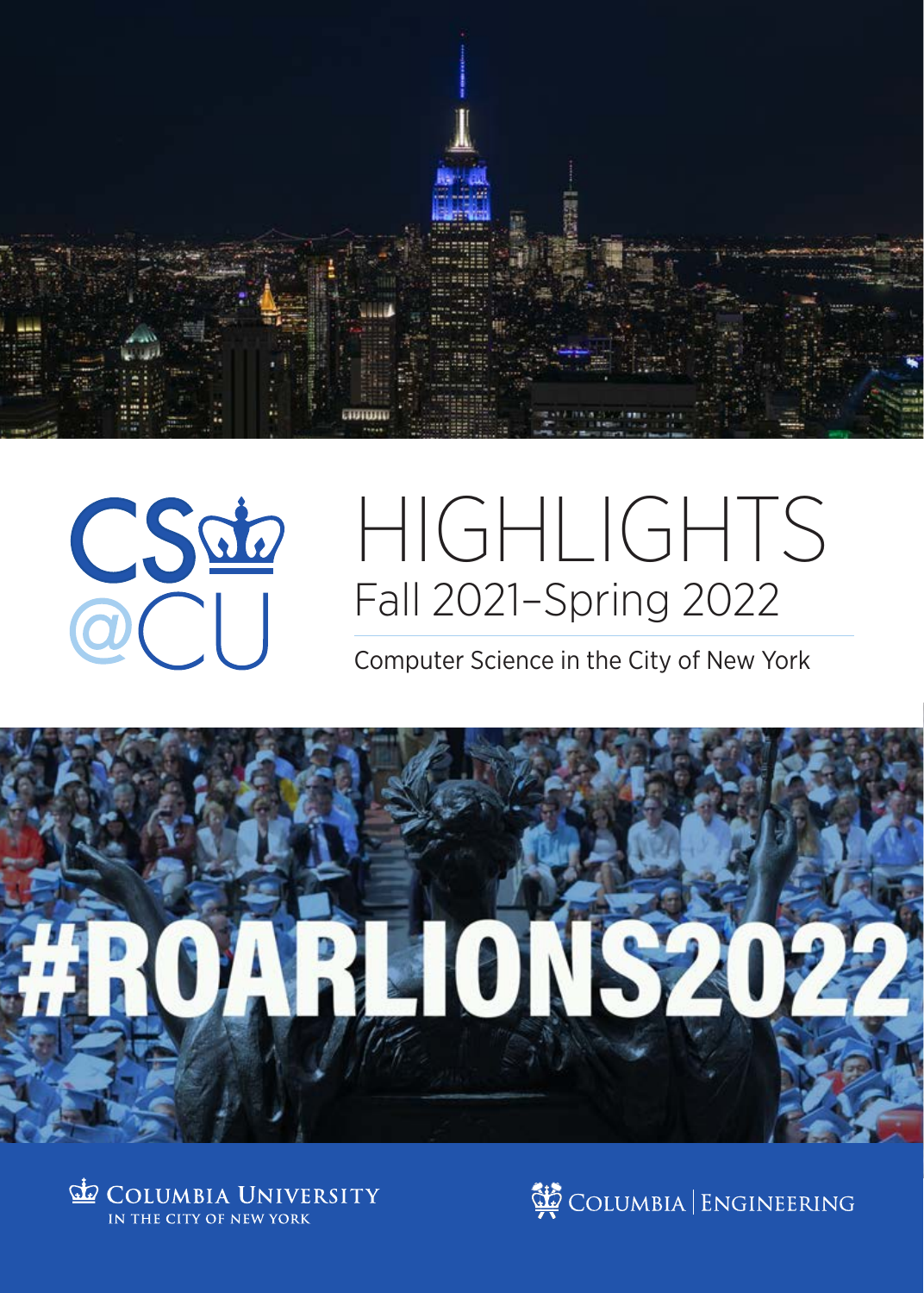### MADE TO GRADUATING COMPUTER SCIENCE STUDENTS, 2021-2022

### JONATHAN L. GROSS AWARD FOR ACADEMIC EXCELLENCE

This award was established in 2017 in honor of the much loved Professor Emeritus Jonathan Gross. Each year a cash gift is awarded to one graduating masters student and to one graduating senior from each of the four undergraduate schools served by the Computer Science Department.

George Cherian, MS Brian Yang, EN Nicolas Beltran, CC Zoe Vogelsang, BC Michelle Hur, GS

### BEHRING FOUNDATION AWARD

Awarded to undergraduate and/or graduate students enrolled at SEAS, who are pursuing a degree in Computer Science, that best exhibit academic excellence, have entrepreneurial interests, and possess leadership skills. Preference is given to students who have lived, worked, or studied in Brazil or other Latin American countries.

Luiz Lemos do Valle Lucas Melo

### COMPUTER SCIENCE SCHOLARSHIP AWARD

A cash prize awarded to two B.A. and two B.S. degree candidates for outstanding academic achievement in computer science.

Ishan Rajgarhia Justin Lee G Pershing Emily Ringel

### RUSSELL C. MILLS AWARD

This annual award, established by the Computer Science Department in 1992 in memory of Russell C. Mills, is a cash prize given to a Computer Science major who has exhibited excellence in the area of computer science.

### Samuel Raab

Yuanyuting (Elaine) Wang Sabrina Jade Shih Kaiwen (Kevin) Xue

### THEODORE R. BASHKOW AWARD

Presented to a Computer Science senior who has excelled in independent projects. This is awarded in honor of Professor Theodore R. Bashkow, whose contributions as a researcher, teacher, and consultant have significantly advanced the state of the art of computer science.

Antonio Camara

#### ANDREW P. KOSORESOW MEMORIAL AWARD FOR EXCELLENCE IN TEACHING AND SERVICE

Awarded for outstanding contributions to teaching in the Computer Science Department and exemplary service to the department and its mission.

Desu Imudia Annie Qin Sui Mia Bramel Yael Kelmer Ariel Goldman Chianna Cohen Michael Jan Kent John Hall Evan Zauderer Evan Tilley Zeyu (Thomas) Liu Xijiao Li Andrea Clark-Sevilla Guy Eichler Kuan-lin Chiu Maico Cassel Santos Joseph Zuckerman

#### PHD SERVICE AWARD

The faculty selects those doctoral students agreed to be in the top 10% in service contributions.

Kahlil Dozier Samir Gadre Vivian Liu Roland Maio Jason Milionis Shivam Nadimpalli Clayton Sanford Sky Wang

### DAVIDE GIRI MEMORIAL PRIZE

Initiated in 2022, this prize is made annually to a graduate student in Computer Science who has combined excellence in research results with continued outstanding efforts to promote research collaboration. Examples of these efforts may include, but are not limited to, leading a large collaborative research project, mentoring students in their research projects, and sharing research outcomes as open-source artifacts in the public domain. The prize was established in memory of Dr. Davide Giri, who promoted research collaboration in an exemplary way as part of his doctoral studies while excelling as a researcher.

Giannis Karamanolakis — for his excellent research in minimally-supervised knowledge extraction from text data and his outstanding research collaborations with the NYC Department of Health and Mental Hygiene, with real-world impact on detecting and acting on foodborne illness outbreaks.

Ana-Andreea Stoica — for her excellent research in fairness of networks and her outstanding collaborations as the PC chair of the ACM Conference on Equity and Access in Algorithms, Mechanisms, and Optimization and as Co-chair of the Mechanism Design for Social Good, a multi-institutional initiative bringing together researchers and practitioners from over 130 institutions in 50 countries.

### PAUL CHARLES MICHELMAN MEMORIAL AWARD FOR EXEMPLARY SERVICE TO THE COMPUTER SCIENCE DEPARTMENT

Established November 2000. This award is given to a PhD student in Computer Science who has performed exemplary service to the department, devoting time and effort beyond the call to further the department's goals. It is given in memory of Dr. Paul Michelman, '93, who devoted himself to improving the department through service while excelling as a researcher.

Katy Gero - for her many years of service to the Diversity Equity and Inclusion initiative, the Peer Application Review program, and as PhD representative to Women In Computer Science.

**Tim Randolph** — for his many years of service to the Emerging Scholars Program and the Peer Application Review program.

### ENGINEERING AWARDS

Maya Venkatraman Salutatorian

### James Wang Thomas "Pop" Harrington Medal

*Awarded to the student in the graduating class who best exemplifies the qualities of character that Professor Harrington exhibited during his forty years of teaching at the School of Engineering, from 1894 to 1935. Made possible by a very generous and deeply appreciated gift from Dr. Myron A. Coler '34, Ph.D. '37.*

#### Ajit Akole

### Bernard Jaffe Prize for the Encouragement of Inventiveness in Engineering

*Awarded to an undergraduate or graduate Columbia Engineering student who exhibits exceptional curiosity toward the engineered world, a predisposition toward inventiveness, and creativity in nonengineering fields. Made possible by a generous gift from Fern Jaffe in memory of her husband, Bernard Jaffe '38, '39, whose life demonstrated a deep commitment to engineering, the creative arts, and the betterment of the human condition.*

### Pedro Barbosa Teixeira Santos School of Engineering and Applied Science Scholar Athlete Award

*Presented by the Office of the Dean to a graduating Columbia Engineering student who has distinguished himself or herself as a varsity athlete and scholar.*

#### Ethan Turok

### King's Crown Leadership Excellence Awards – Community Building

*Awarded to students who exhibit excellence in teaching and fostering a sense of community at Columbia.*

#### Senior Marshals

*Outstanding students of the senior class in good academic standing who have a record of contributing to their class, their school, and their community. They are distinguished by a gold aiguillette that adorns their robe.* 

> Havi Nguyen James Wang

Senior Fund Committee

Ajit Akole Paul Cassoulat Raghav Mecheri